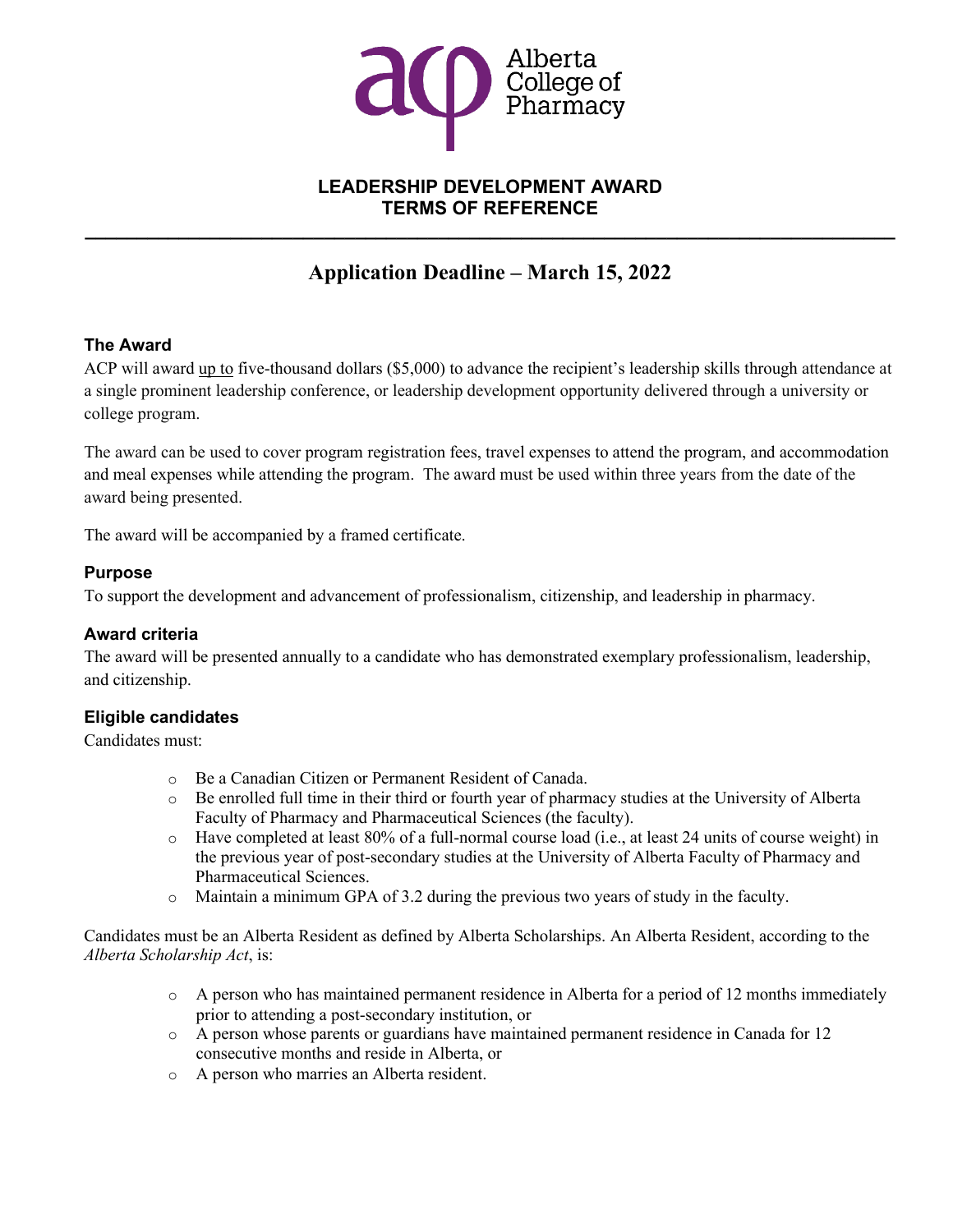## **Presentation of the Award**

The award will be presented in June at the Alberta College of Pharmacy "Celebration of Leadership." Should the event be held outside of Edmonton, the college will cover transportation, accommodation, and out of pocket expenses for the successful candidate to attend.

# **How to apply**

## **1. Cover Letter**

Please submit a cover letter introducing yourself along with a resume, essay, transcripts, and references (see sections 2–5 below for further details). Please identify how you plan to use the award.

Forward your complete application prior to **March 15, 2022** to:

Greg Eberhart Registrar Alberta College of Pharmacy 1100, 8215-112 Street Edmonton, AB T6G 2C8 email: executiveassistant@abpharmacy.ca

### **2. Leadership Resume**

Please submit a resume that outlines how you have served through your leadership, citizenship, and professionalism over the past 5 years. This may include, but is not limited to, contributions to student government, athletics, the arts, religious service groups, community service, and employment. It is appropriate to note contributions on a local, provincial, national, or international level here as well. When developing your leadership resume, clearly state your roles and responsibilities for each service, and what achievements were experienced as a result of your leadership, citizenship, and/or professionalism. Please also identify awards, special recognitions and honours received during this period.

### **Resume Directions**

- 1. Use reverse chronological order to present activities.
- 2. Avoid acronyms since the selection committee may not be familiar with all your organizations.
- 3. Give specific names of schools, towns, community groups, and businesses.
- 4. Please include your dates of involvement and average hours per week, per month, or per year as indicated above.
- 5. Use 1-3 lines in each description to show your contribution and its impact in each role.
- 6. Limit resume to two pages.

### **3. Essay**

Applications/nominations must be accompanied by a single 8.5" x11" page (Arial/Times New Roman -11 fontsingle space) essay that addresses the following questions.

- **1.** What do you see as the most significant challenges and opportunities for pharmacy practice in the next ten years?
- **2.** Discuss the importance of leadership, citizenship, and professionalism in pharmacy in addressing the challenges and opportunities you have identified.
- **3.** How will you and others benefit by virtue of you receiving the ACP Leadership Award?